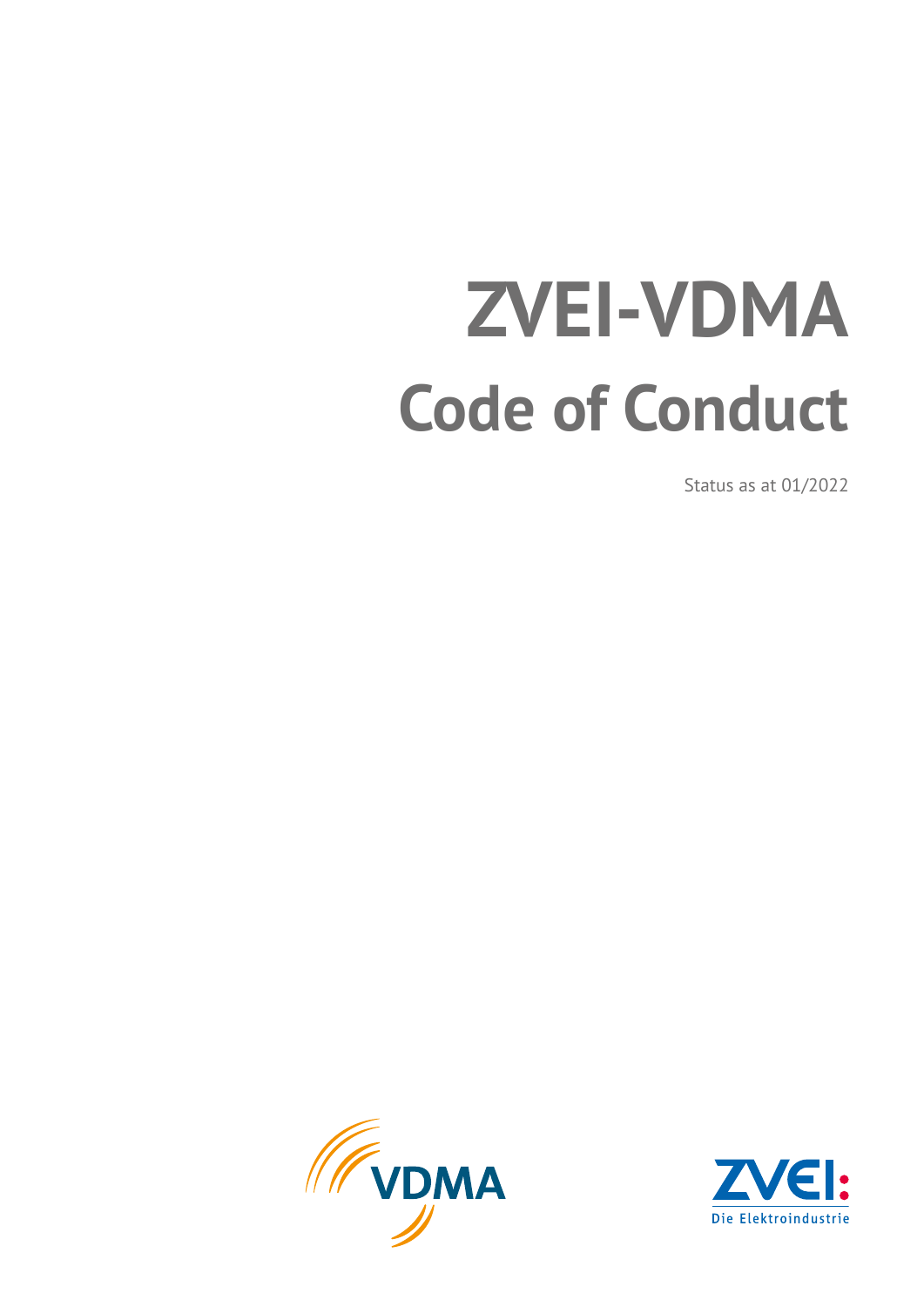**Publisher:**



**VDMA e. V.** Legal Department Technology, Environment and Sustainability Department Lyoner Straße 18 60528 Frankfurt am Main Germany E-mail: coc@vdma.org • www.vdma.org



**ZVEI e. V.** Sustainability Team Lyoner Straße 9 60528 Frankfurt am Main Germany E-mail: coc@zvei.org • www.zvei.org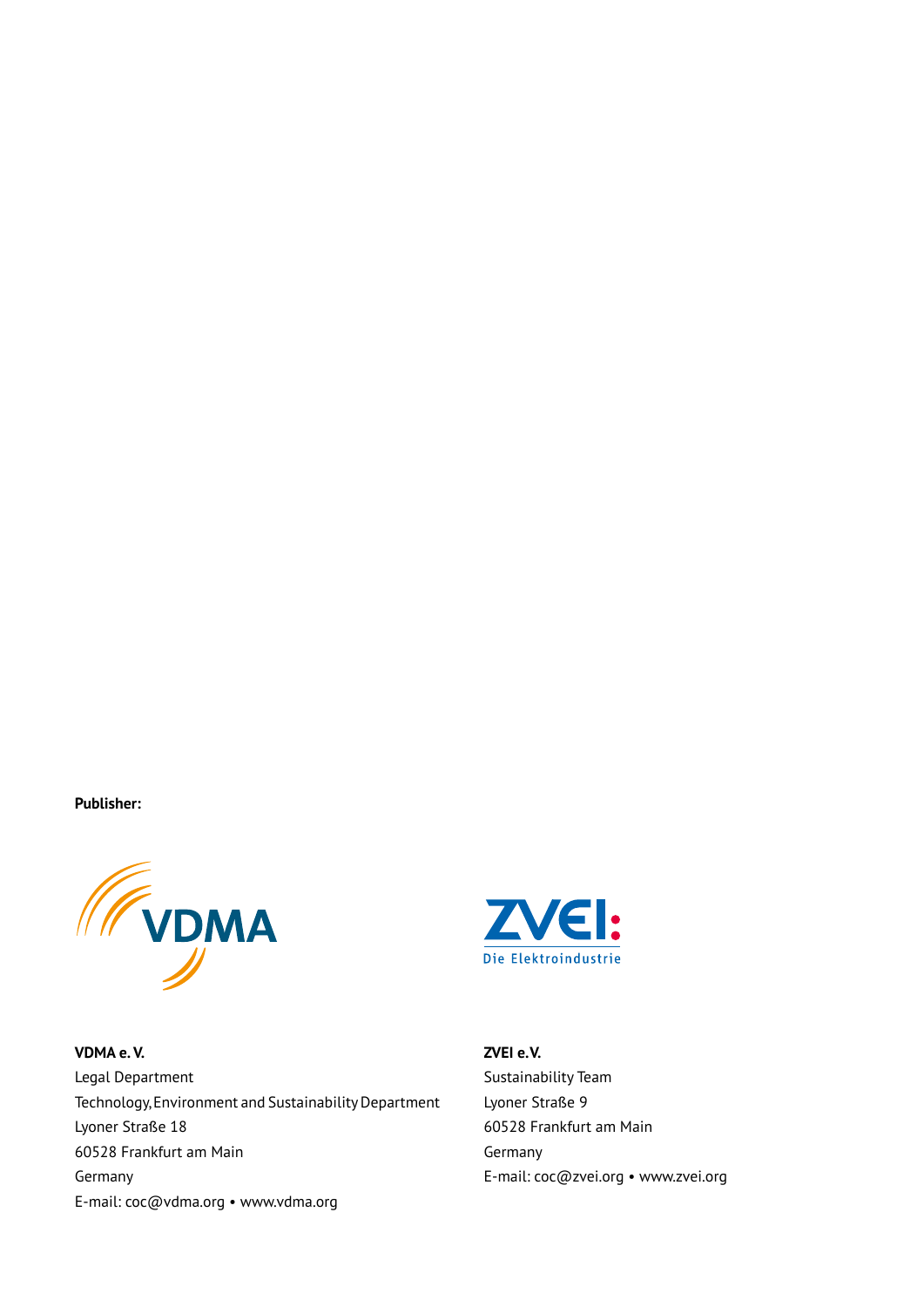### <span id="page-2-0"></span>*Application notes*

The **ZVEI-VDMA Code of Conduct** is a voluntary, non-binding recommendation from the two associations. It is designed as a self-imposed commitment which can be used and communicated within the company and vis-à-vis partners such as customers and suppliers. The company that applies this Code of Conduct must ensure, as part of its self-commitment, that it also implements the requirements stated therein. This means that, in companies that subscribe to this Code of Conduct, the appropriate processes must actually exist and measures must be implemented to comply with the obligations set out in the Code of Conduct If this is not the case, the company, but especially the company management, is exposed to greater liability risks including responsibility under criminal law, for instance, if the company is exposed to a claim by a contractual partner who has suffered a loss having relied on the Code of Conduct being implemented.

Should a representative of the company be aware that certain statements are incorrect yet knowingly use these to have the contracting party conclude the contract (e.g. between the representative's own company and the supplier), the contracting partner can withdraw from the contract. Under certain circumstances, the contracting party can also make claims for damages. It is also possible that the person committing the act is criminally liable.

For instance, the company commits in accordance with Section 3.1 "Corruption" of the Code of Conduct neither to tolerate corruption, bribery or blackmail nor to accept gifts made with the intention of influencing business decisions or which could give the appearance of doing so or to obtain some other undue advantage. The company signing the Code must therefore ensure that suitable organisational measures are introduced to prevent corruption in the company. These include the appointment of a responsible person and the performance of a risk analysis to identify specific corruption risks in the company. The creation of internal instruction manuals for employees and business partners, guidelines and training courses are concrete measures that may result from this risk analysis. Implementation of these measures must be checked. If the Code of Conduct is signed without implementing appropriate measures within the company to prevent corruption, the company may become liable under civil law. Under certain circumstances, those acting may be subject to prosecution for deliberately making false statements.

This also applies to the self-imposed commitments stated in the other sections. For example, Section 7 "Environment, energy and climate protection" addresses the need for all employees to be made aware of environmental protection and for the necessary training courses to be offered. The company should provide appropriate documents on this. In relation to the appropriate environmental protection targets and measures stated afterwards, the company must be able to demonstrate that it has taken and implemented such measures.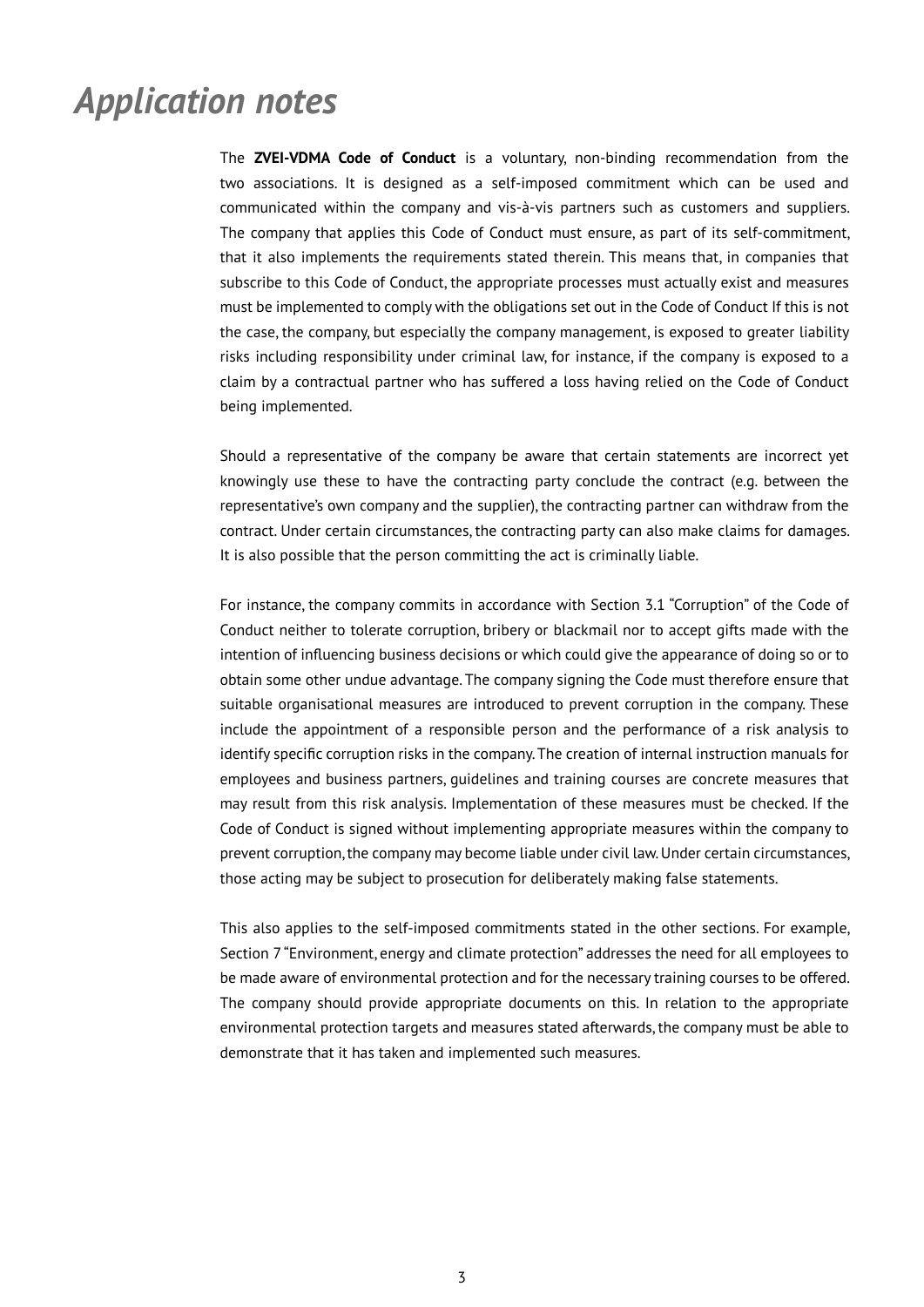**The ZVEI-VDMA Code of Conduct may only be used if no changes have been made to its content. Individual adaptations may only be made at the marked places and relate to**

- Header: Company logo
- Section 1: Name of the company signing the code
- Section 11.2: Dealing with information and infringements: Designation of company contact
- Section 12: Signature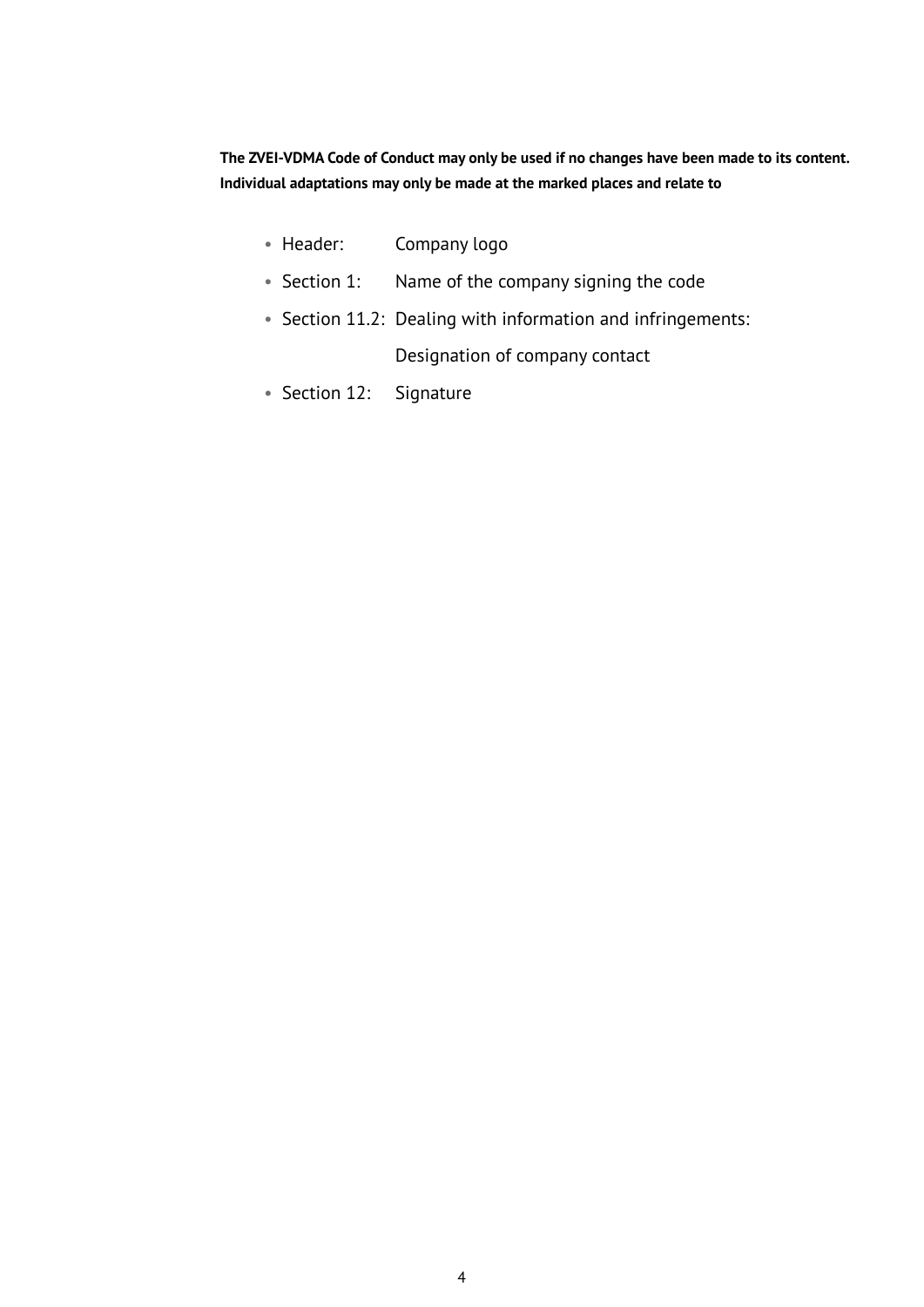# *ZVEI-VDMA Code of Conduct Table of Contents*

| <b>Application notes</b> |                                                            | 3              |
|--------------------------|------------------------------------------------------------|----------------|
| Preamble                 |                                                            | 6              |
| 1.                       | <b>Basic understanding</b>                                 | 6              |
| 2.                       | <b>Compliance with legislation</b>                         | 7              |
| 3.                       | <b>Integrity and compliance</b>                            | $\overline{7}$ |
|                          | 3.1<br>Corruption                                          | 7              |
|                          | 3.2<br><b>Fair competition</b>                             | 7              |
|                          | 3.3<br><b>Prevention of money laundering</b>               | $\overline{7}$ |
|                          | 3.4<br>Protection of information and intellectual property | $\overline{7}$ |
|                          | 3.5<br><b>Data protection</b>                              | 8              |
|                          | 3.6<br><b>Export controls</b>                              | 8              |
|                          | Avoidance of conflicts of interest<br>3.7                  | 8              |
| 4.                       | <b>Health and safety</b>                                   | 8              |
| 5.                       | <b>Remuneration and hours of work</b>                      | 9              |
| 6.                       | <b>Observance of human rights</b>                          | 9              |
|                          | 6.1<br><b>Prohibition of child labour</b>                  | 9              |
|                          | 6.2<br><b>Prohibition of forced labour</b>                 | 9              |
|                          | 6.3<br>Freedom of association and collective bargaining    | 9              |
|                          | Promotion of diversity, equal opportunities<br>6.4         | 10             |
| 7.                       | <b>Environment, energy and climate protection</b>          | 10             |
| 8.                       | <b>Dealing with conflict minerals</b>                      | 10             |
| 9.                       | <b>Supply chain</b>                                        | 10             |
| 10.                      | <b>Consumer interests</b>                                  | 11             |
| 11.                      | <b>Execution and implementation</b>                        | 11             |
|                          | 11.1 Communication                                         | 11             |
|                          | 11.2 Information on infringements                          | 11             |
| 12.                      | <b>Signing</b>                                             | 12             |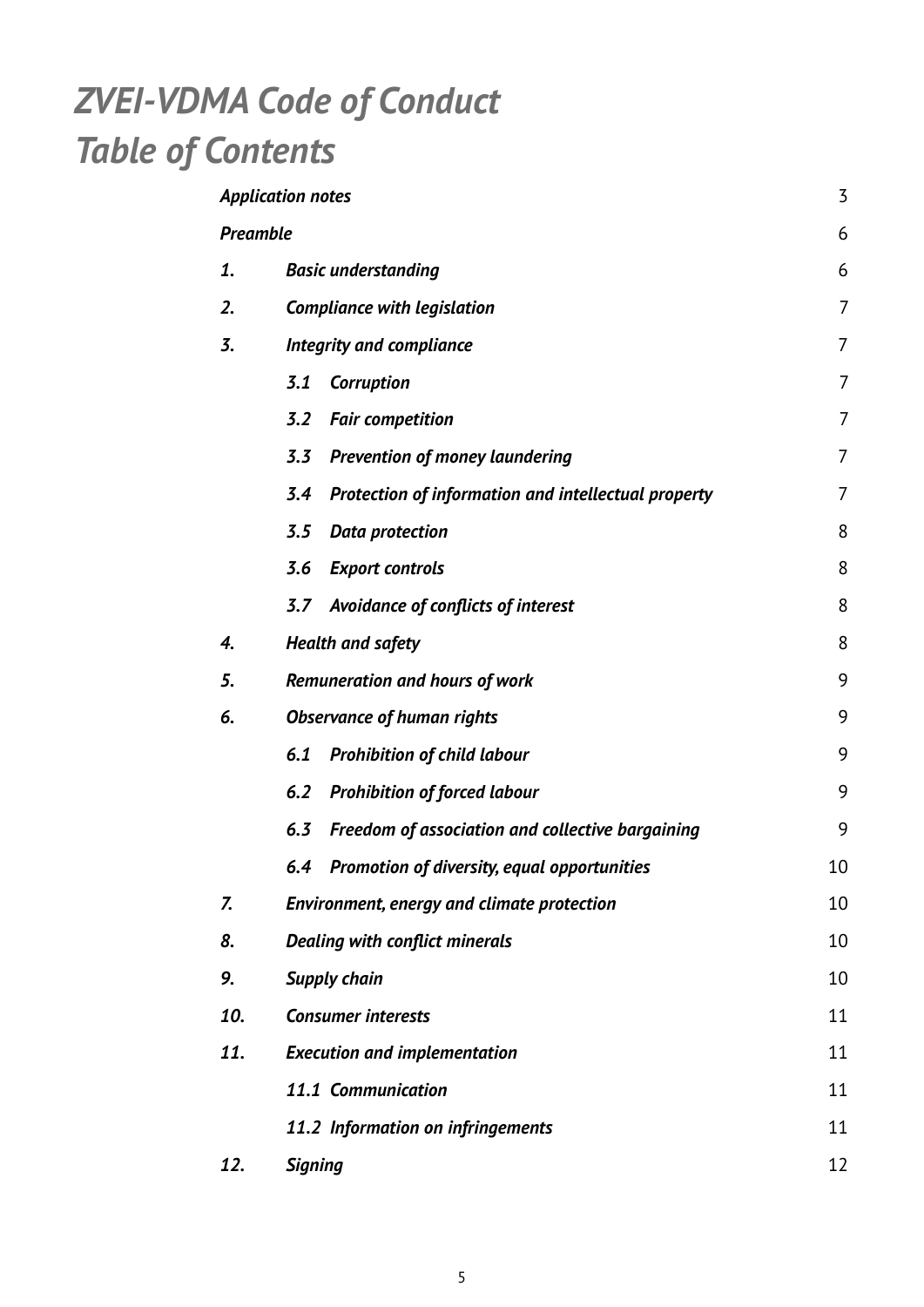### <span id="page-5-0"></span>*Preamble*

Innovations are not conceivable in our society today without the electrical and digital industry (ZVEI) and mechanical and plant engineering (VDMA). Small and medium-sized companies from both sectors are particularly successful at creating products and applications that offer pioneering solutions in areas such as climate protection, the conservation of resources and safe workplaces. They also contribute to societal and economic development around the world. Actions here are consistent with the current legal framework and a basic understanding of responsible and ethical behaviour as formulated in this joint Code of Conduct.

### *1. Basic understanding*

This Code of Conduct is based on a shared conception of socially responsible company management as defined by the following guiding principles. We, the undersigned company,

Company name

accept responsibility for the consequences of our business decisions and activities in respect of the legal, economic, technical, social and environmental implications as far as possible within our available scope of action. We thus contribute to the societal and economic development of the countries and regions in which we operate.

Our actions are consistent with the relevant legal regulations. We are guided by ethical values and principles, in particular integrity and honesty, as well as respect for the dignity of human beings as set out in the principles of the Universal Declaration of Human Rights of the United Nations, the OECD Guidelines for Multinational Enterprises, the Core Labour Standards of the International Labour Organisation and the United Nations Guiding Principles on Business and Human Rights.

This Code of Conduct defines the basic principles of our actions, and we actively demand that it is observed by our employees worldwide. Its standards apply in all branch offices and business units within our company.

We expect the same basic understanding from our business partners. It is not intended to constitute a basis for third-party rights.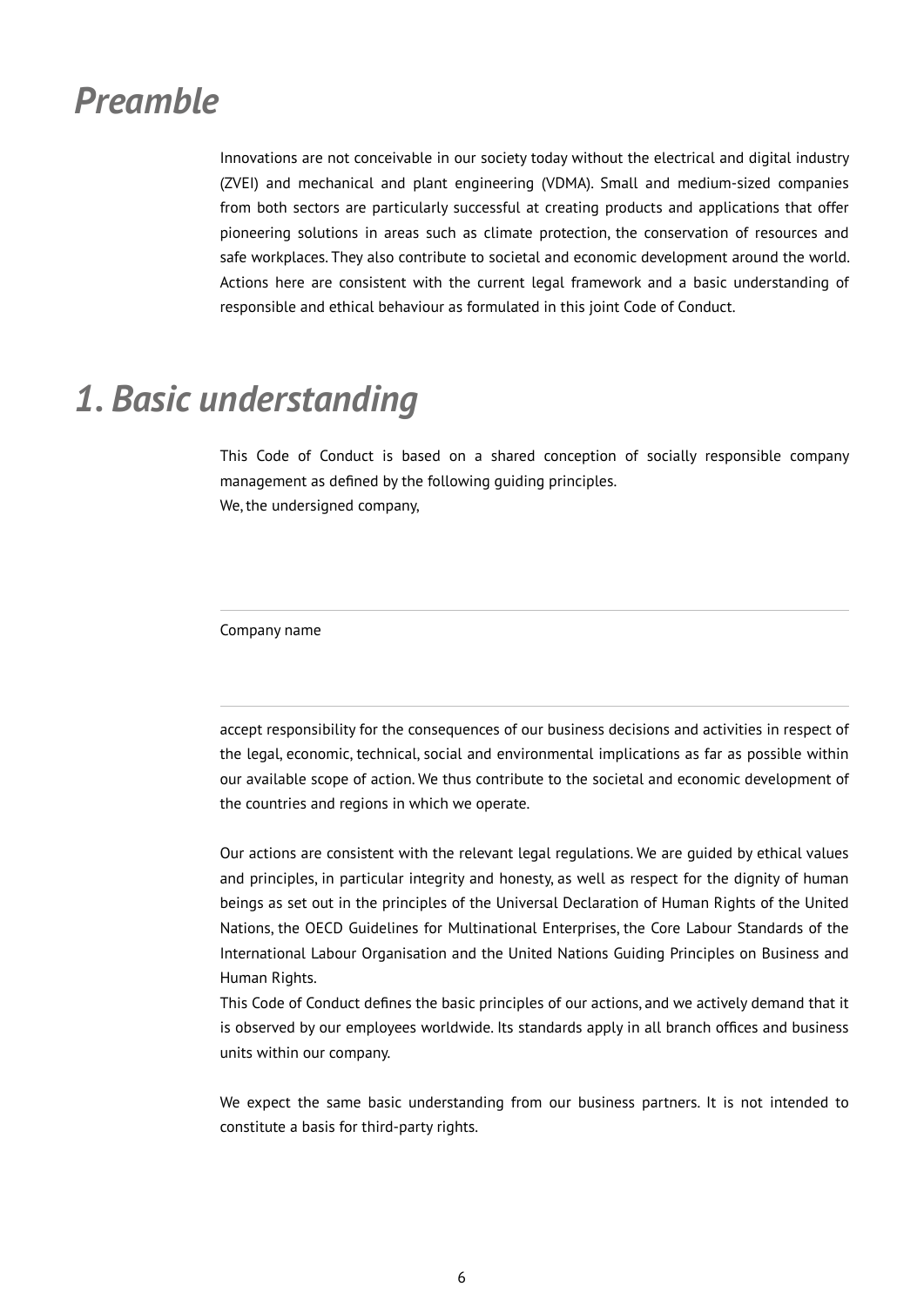### <span id="page-6-0"></span>*2. Compliance with legislation*

It is a matter of course for us that we will comply with current laws and other legal requirements in the countries in which we operate. In cases where local laws and regulations are less restrictive, our actions are guided by the principles of this Code of Conduct. Where there is a direct conflict between mandatory local law and the principles contained in this Code of Conduct, the local laws shall take precedence. Nevertheless, we endeavour to comply with the content of this Code of Conduct.

### *3. Integrity and compliance*

We have implemented suitable compliance $1$  measures so that the following areas are covered appropriately:

#### *3.1 Corruption*

We do not tolerate corruption, bribery or blackmail; they impede fair competitive conditions. Gifts made with the intention of influencing business decisions or which could give the appearance of doing so or to obtain some other undue advantage are neither promised, offered, granted, requested nor accepted in our business relationships. Nor do we allow these to be promised to us. Especially strict standards must be applied when dealing with people for whom particular rules apply under criminal and liability law (e.g. public officials).

#### *3.2 Fair competition*

We operate in compliance with national and international competition and anti-trust legislation and do not participate in price agreements, sharing markets or collusion in respect of customers, markets and bids.

#### *3.3 Prevention of money laundering*

Money laundering is the term used for bringing money obtained illegally or from illegally acquired assets into the legal financial and economic system. We comply with our legal obligations to prevent money laundering and do not participate in transactions that serve to disguise or integrate criminal or illegally acquired assets.

#### *3.4 Protection of information and intellectual property*

We protect confidential information and respect intellectual property; transfers of technology and know-how must be made in a way that protects intellectual property rights, customer information, business secrets and information that is not in the public domain. We observe the current laws to protect business secrets and treat our business partners' confidential information accordingly.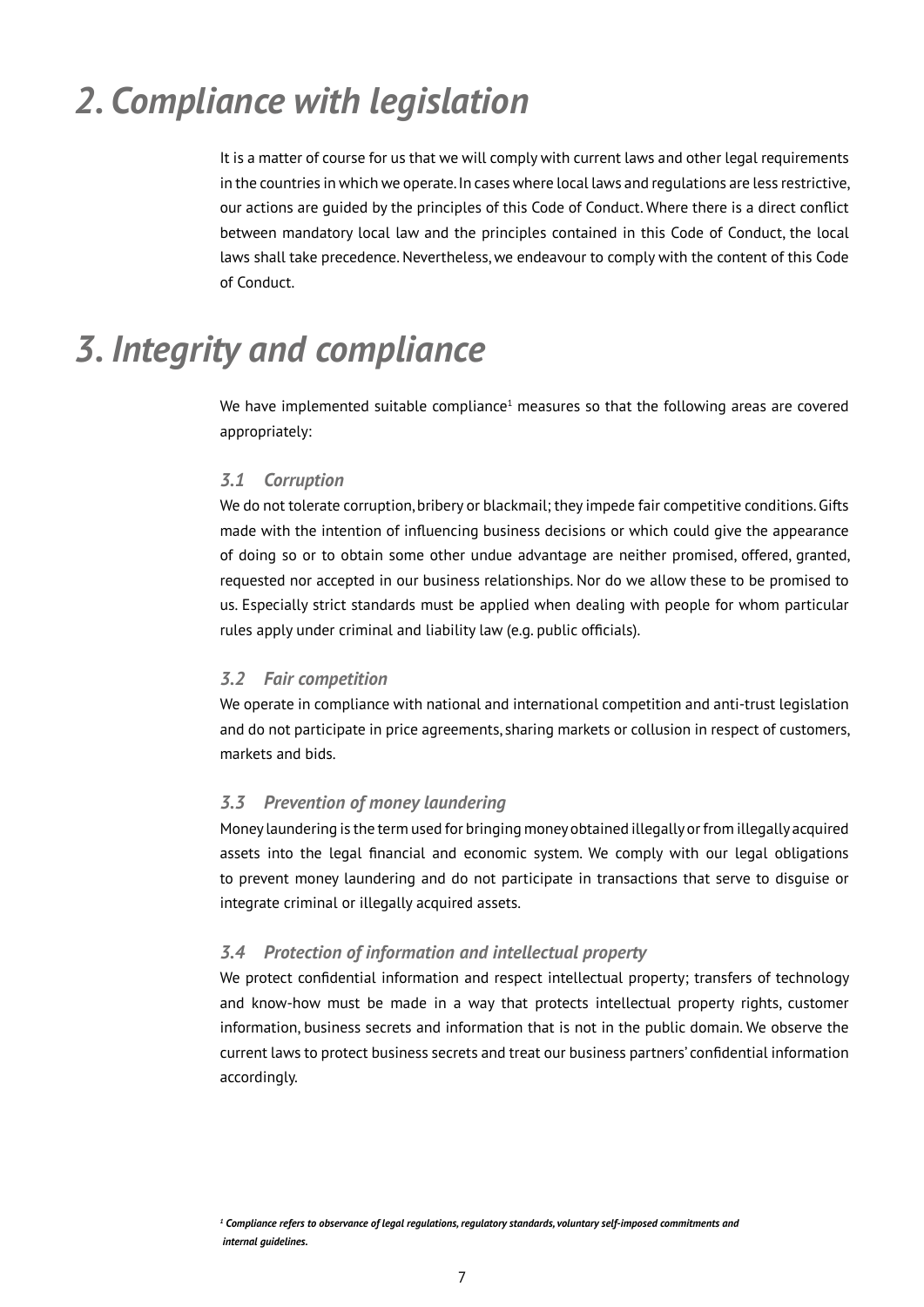#### <span id="page-7-0"></span>*3.5 Data protection*

We process, store and protect personal data in compliance with statutory regulations. Personal data is therefore treated confidentially and only collected for legal, previously defined purposes in a transparent manner. We only process personal data if it is protected against loss, modification and unauthorised use or disclosure using appropriate technical and organisational measures.

#### *3.6 Export controls*

We undertake to comply with legal standards relevant to export controls - including but not limited to approval requirements, export bans and support bans – in the course of shipping and exporting our goods.

#### *3.7 Avoidance of conflicts of interest*

We avoid internal and external conflicts of interest which could illegitimately influence business relationships. Where this is not successful, we disclose these conflicts.

### *4. Health and safety*

We protect our employees' health by taking suitable measures in relation to health and safety at work (e.g. the implementation of a company health and occupational safety management system) that provide appropriate cover in the following areas:

- Compliance with current laws and guidance set out in international standards relating to health and safety at work<sup>2</sup>;
	- Suitable workplace design, safety regulations and provision of suitable personal protective equipment;
	- Implementation of preventive checks, emergency measures, an accident reporting system and further suitable measures for continuous improvement;
	- Provision of access to adequate quantities of drinking water and access to clean sanitary facilities for employees.

We ensure that our employees have received adequate instruction.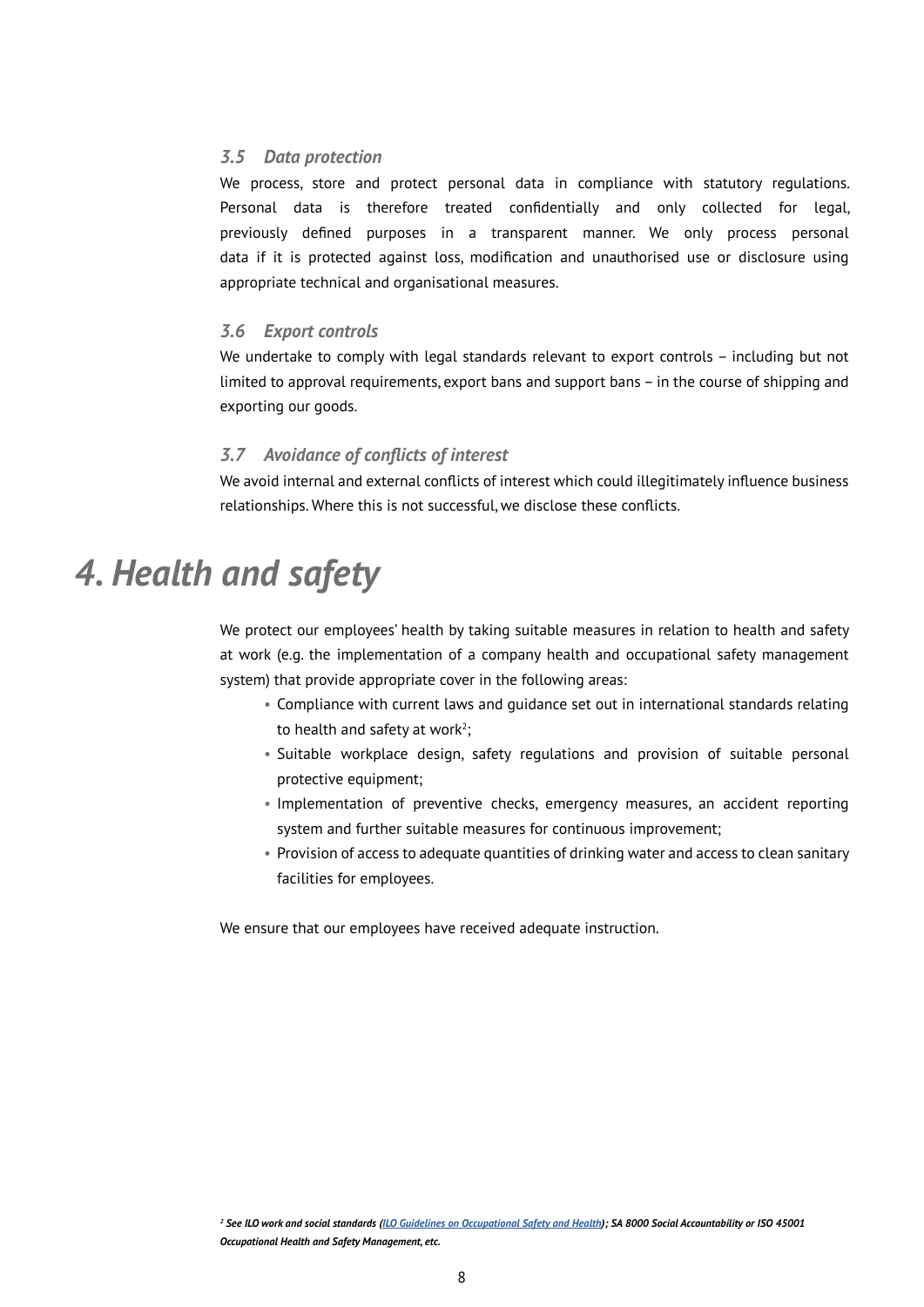### <span id="page-8-0"></span>*5. Remuneration and hours of work*

Remuneration is based on current laws and, if applicable, current binding collective agreements and is supplemented by the relevant national legislation on minimum wages. Employees are given clear, detailed and regular information on the composition of their remuneration.

We comply with current laws and (international) working standards $^3$  in respect of the maximum permissible working hours and ensure that

- working time, including overtime, does not exceed the relevant legally permissible maximum limits;
- the hours worked per week, including overtime, do not exceed 60 hours per week, even in exceptional circumstances and even if no such stipulations exist;
- employees have at least one full day per calendar week free.

### *6. Observance of human rights*

We pay attention to and support compliance with internationally recognised human rights and

- respect the personal dignity, privacy and personal rights of each individual;
- protect and uphold the right to freedom of speech and freedom of expression;
- do not tolerate unacceptable treatment of employees such as physical and psychological hardship, sexual and personal harassment or discrimination.

#### *6.1 Prohibition of child labour*

We do not tolerate any child labour<sup>4</sup>. We do not employ any employees who cannot prove that they are at least 15 years old, and we require proof of age to be submitted. For countries which fall within the exception for developing countries according to ILO Convention No. 138, the minimum age can be reduced to 14 years. We do not hire employees for dangerous work who, according to ILO Convention No. 182, cannot prove that they are at least 18 years old.

#### *6.2 Prohibition of forced labour*

Forced labour, modern slavery or comparable acts that involve the deprivation of liberty are forbidden.<sup>5</sup> All work must be voluntary, and it must be possible to end the employment relationship.

#### *6.3 Freedom of association and collective bargaining*

We respect the right of employees to freedom of association, freedom of assembly and to engage in collective bargaining and pay negotiations<sup>6</sup>, providing this is legally permissible and possible in the relevant country in which we are operating. If this is not permissible, we look for appropriate compromises for our employees.

*<sup>3</sup> ILO Convention [No. 1](https://www.ilo.org/dyn/normlex/en/f?p=NORMLEXPUB:12100:0::NO::P12100_INSTRUMENT_ID:312146) (Hours of Work (Industry) Convention), 1919)*

*<sup>4</sup>ILO Convention Nos. [79,](https://www.ilo.org/dyn/normlex/en/f?p=NORMLEXPUB:12100:0::NO::P12100_ILO_CODE:C079) [138](https://www.ilo.org/dyn/normlex/en/f?p=NORMLEXPUB:12100:0::NO::P12100_ILO_CODE:C138), [142](https://www.ilo.org/dyn/normlex/en/f?p=NORMLEXPUB:12100:0::NO::P12100_ILO_CODE:C142) and [182](https://www.ilo.org/dyn/normlex/en/f?p=NORMLEXPUB:12100:0::NO::P12100_ILO_CODE:C182)*

*<sup>5</sup>ILO Convention Nos. [29](https://www.ilo.org/dyn/normlex/en/f?p=NORMLEXPUB:12100:0::NO::P12100_ILO_CODE:C029) and [105](https://www.ilo.org/dyn/normlex/en/f?p=1000:12100:0::NO::P12100_ILO_CODE:C105)*

*<sup>6</sup> ILO Convention Nos. [87](https://www.ilo.org/dyn/normlex/en/f?p=NORMLEXPUB:12100:0::NO::p12100_instrument_id:312232), [135](https://www.ilo.org/dyn/normlex/en/f?p=NORMLEXPUB:12100:0::NO::P12100_INSTRUMENT_ID:312280) and [154](https://www.ilo.org/dyn/normlex/en/f?p=NORMLEXPUB:12100:0::NO::P12100_INSTRUMENT_ID:312299)*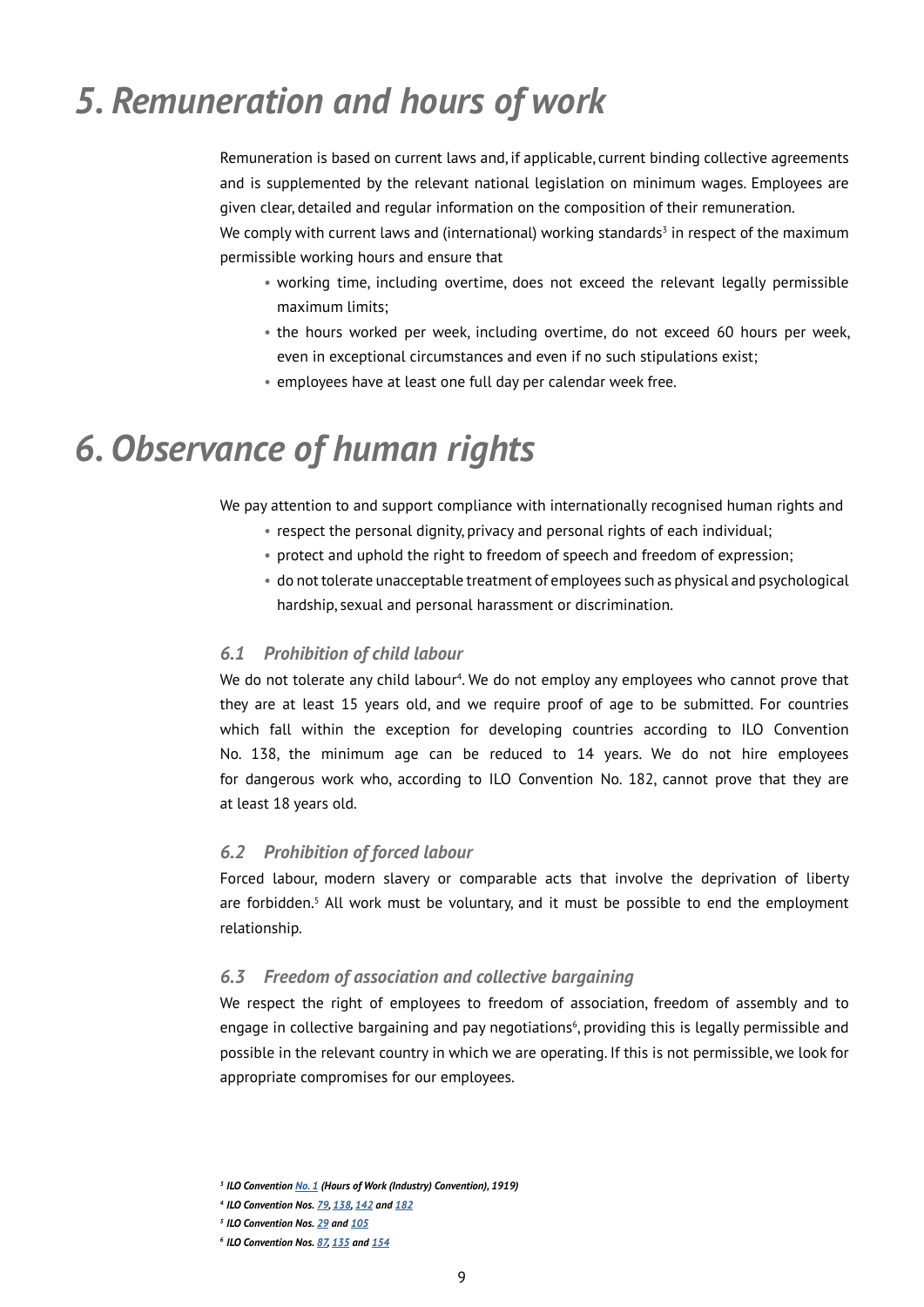#### <span id="page-9-0"></span>*6.4 Promotion of diversity, equal opportunities*

We encourage equal opportunities and do not tolerate discrimination.<sup>7</sup> We treat all people equally regardless of gender, age, skin colour, ethnic origin, sexual identity and orientation, disability, religious affiliation, worldview or other personal attributes.

### *7. Environment, energy and climate protection*

We act in compliance with current legislation and are guided by international standards $8$  in order to minimise negative impacts on the environment and continuously improve our activities in respect of environment and climate protection.

All employees are made aware of environmental issues and the necessary training is offered. We have implemented appropriate environmental protection measures (e.g. the implementation of a company environmental management system) that cover the following topics appropriately:

- Setting objectives, defining and implementing measures and ensuring the continuous improvement of these;
- Environmental aspects such as the reduction of  $CO_2$  emissions, increasing energy efficiency, using renewable forms of energy, safeguarding the quality of water and reducing water consumption, safeguarding air quality, encouraging resource efficiency, reducing waste and disposing of waste in the proper way and responsibly handling substances that are dangerous to human beings and the environment.

### *8. Dealing with conflict minerals*

We exercise the necessary care to take measures to avoid using conflict minerals in our products in order to prevent human rights violations, corruption and financing armed groups or similar via this route.

### *9. Supply chain*

We expect our suppliers to comply with the principles of this Code of Conduct or to apply comparable codes of conduct. Furthermore, we encourage them to implement the criteria in this Code of Conduct in their own supply chains.

We reserve the right to systematically apply this Code of Conduct with our suppliers and to carry out checks as warranted. This may take the form of questionnaires, assessments or audits.

*<sup>7</sup> ILO Convention No. [111](https://www.ilo.org/dyn/normlex/en/f?p=NORMLEXPUB:12100:0::NO::P12100_ILO_CODE:C111)*

*<sup>8</sup> ISO 14001 and Standards of OECD Guidelines/COP21*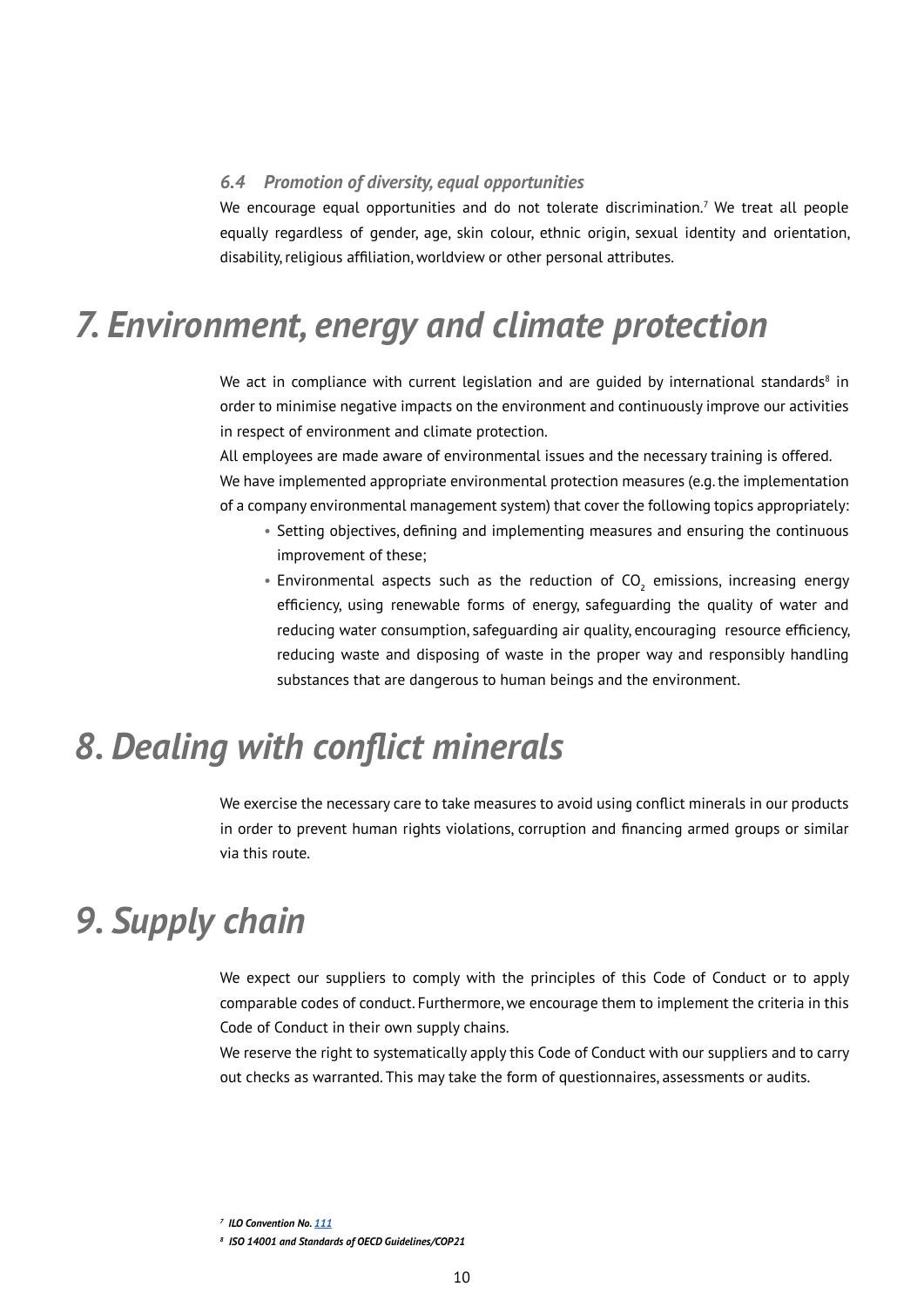<span id="page-10-0"></span>Should this cause doubts as to whether this Code of Conduct is being followed, the supplier is requested to take suitable measures to counter this and to notify its contact in our company of the course of action. If required, the cooperation arrangement will be ended.

### *10. Consumer interests*

Where the interests of consumers are affected, we follow consumer protection provisions and appropriate sales, marketing and information practices. Special attention is paid to groups that require particular protection (e.g. young people or pregnant women).

### *11. Execution and implementation*

We make suitable and reasonable efforts to continuously implement, document and apply the principles and values in the Code of Conduct. All employees are made aware of what this Code of Conduct contains and receive training on relevant topics as required. Violations of the Code of Conduct are not tolerated and can have consequences under employment law.

#### *11.1 Communication*

We communicate openly in dialogue with employees, customers, suppliers and other interest and stakeholder groups regarding the requirements of this Code of Conduct and its implementation.

#### *11.2 Information on infringements*

We offer our employees and business partners access to a protected mechanism that will allow them to confidentially report possible violations of the principles of this Code of Conduct.

If you would like to pass on any information, please contact the following person/office directly or anonymously.

Name of contact/office

Contact data (e-mail address, telephone number)